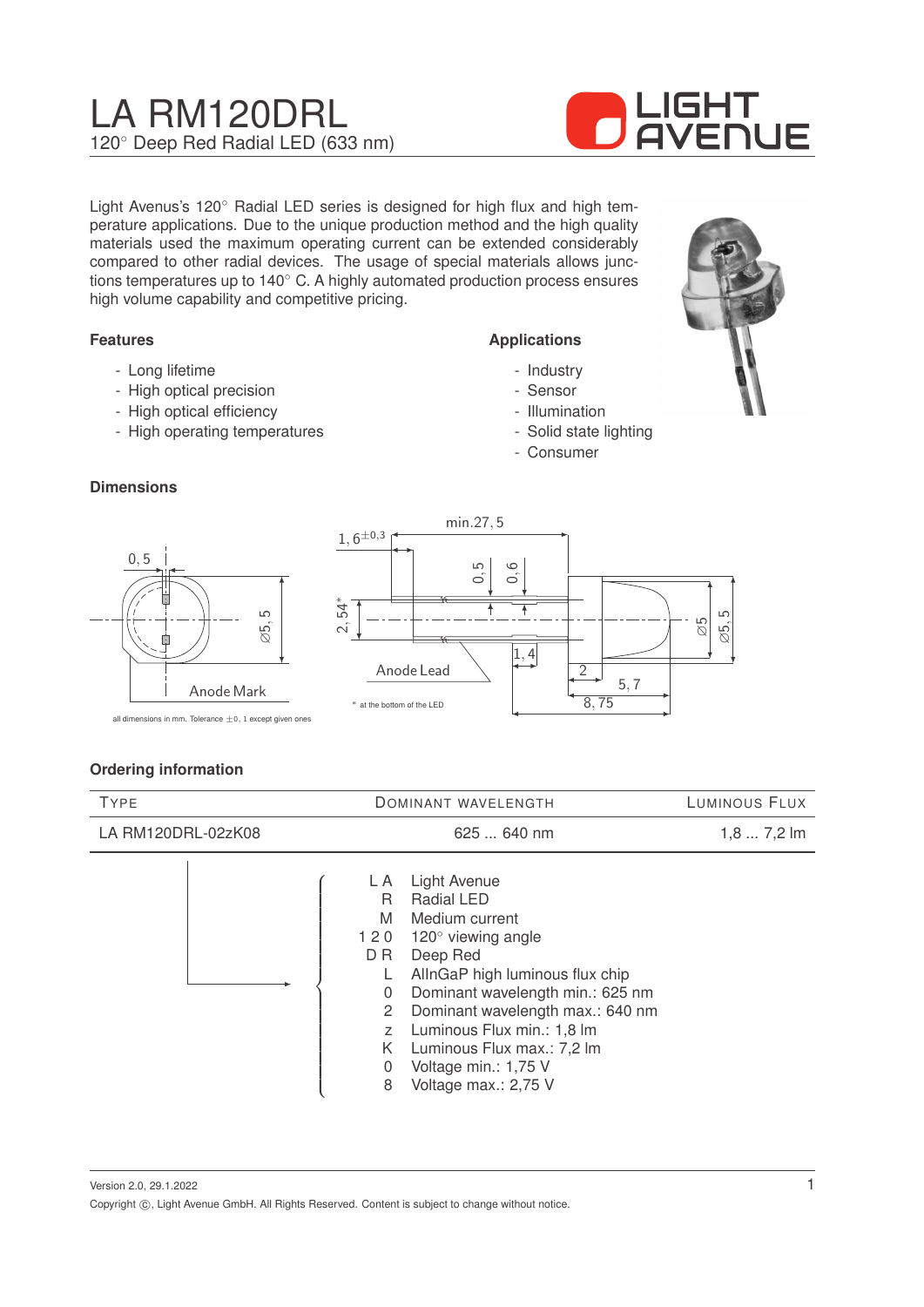

#### **Electro-optical characteristics (T\_A = 25^{\circ} \text{C}</math>)<sup>2</sup>**

| <b>PARAMETER</b>                                                                            | <b>SYMBOL</b>                                                                                                                                                                                                                                                                                                                                                                                                                                                                                       | CONDITION                                                                                                                 | MIN.               | TYP <sup>1</sup>              | MAX.               | Unit                      |
|---------------------------------------------------------------------------------------------|-----------------------------------------------------------------------------------------------------------------------------------------------------------------------------------------------------------------------------------------------------------------------------------------------------------------------------------------------------------------------------------------------------------------------------------------------------------------------------------------------------|---------------------------------------------------------------------------------------------------------------------------|--------------------|-------------------------------|--------------------|---------------------------|
| Luminous Flux<br>Luminous intensity<br>Forward voltage<br>Peak wavelength<br>Spectral width | $\Phi_v$<br>$\mathcal{L}_v$<br>$V_{F}% ^{p^{\prime }},\qquad V_{F}^{p^{\prime }},\qquad V_{F}^{p^{\prime }},\qquad V_{F}^{p^{\prime }},\qquad V_{F}^{p^{\prime }},\qquad V_{F}^{p^{\prime }},\qquad V_{F}^{p^{\prime }},\qquad V_{F}^{p^{\prime }},\qquad V_{F}^{p^{\prime }},\qquad V_{F}^{p^{\prime }},\qquad V_{F}^{p^{\prime }},\qquad V_{F}^{p^{\prime }},\qquad V_{F}^{p^{\prime }},\qquad V_{F}^{p^{\prime }},\qquad V_{F}^{p^{\prime }},\qquad V_{F}^{p^{\prime$<br>$\lambda_{peak}$<br>RMS | $I_f = 50 \text{ mA}$<br>$I_f = 50 \text{ mA}$<br>$I_f = 50 \text{ mA}$<br>$I_f = 50 \text{ mA}$<br>$I_f = 50 \text{ mA}$ | 1.8<br>1.75<br>625 | 4<br>0,8<br>2,20<br>633<br>20 | 7.2<br>2,75<br>640 | Im<br>cd<br>V<br>nm<br>nm |
| Beam Divergence Angle                                                                       | $\theta$                                                                                                                                                                                                                                                                                                                                                                                                                                                                                            | $I_f = 50 \text{ mA}$                                                                                                     |                    | 120                           |                    | $\circ$                   |

## **Maximum ratings (** $T_A = 25$ °C)

| <b>PARAMETER</b>               | <b>SYMBOL</b> | CONDITION                 | <b>MINIMUM</b> | <b>MAXIMUM</b> | UNIT         |
|--------------------------------|---------------|---------------------------|----------------|----------------|--------------|
| <b>Operating Current</b>       | $1_{f,max}$   |                           |                | 70             | mA           |
| <b>Operating Pulse Current</b> | $I_{fp,max}$  | $t_p = 10 \mu s, D = 2\%$ |                | 100            | mA           |
| <b>Operating Temperature</b>   | $T_{op}$      |                           | $-40$          | 120            | $^{\circ}$ C |
| Storage Temperature            | $T_{st}$      |                           | $-50$          | 125            | $^{\circ}$ C |
| Junction Temperature           | $T_i$         |                           |                | 140            | $^{\circ}$ C |
| Reverse Voltage                | $V_{R.}$      |                           | 10             |                | V            |
| <b>Power Consumption</b>       | $P_{tot}$     |                           |                | 180            | mW           |

### **Binning** ( $I_F = 50$  mA)

|            |      | DOMINANT WAVELENGTH<br>(NM) |     | LUMINOUS FLUX<br>(LM) |      |            | <b>VOLTAGE</b><br>(V) |      |
|------------|------|-----------------------------|-----|-----------------------|------|------------|-----------------------|------|
| <b>Bin</b> | Min. | Max.                        | Bin | Min.                  | Max. | <b>Bin</b> | Min.                  | Max. |
| 0          | 625  | 630                         | Z   | 1,8                   | 2    | 0          | 1,75                  | 1,95 |
|            | 630  | 635                         | A   | 2                     | 2,25 |            | 1,85                  | 2,05 |
| 2          | 635  | 640                         | B   | 2,25                  | 2,5  | 2          | 1,95                  | 2,15 |
|            |      |                             | С   | 2,5                   | 2,8  | 3          | 2,05                  | 2,25 |
|            |      |                             | D   | 2,8                   | 3,2  | 4          | 2,15                  | 2,35 |
|            |      |                             | Ε   | 3,2                   | 3,6  | 5          | 2,25                  | 2,45 |
|            |      |                             | F   | 3,6                   | 4    | 6          | 2,35                  | 2,55 |
|            |      |                             | G   | 4                     | 4,5  | 7          | 2,45                  | 2,65 |
|            |      |                             | H   | 4,5                   | 5    | 8          | 2,55                  | 2,75 |
|            |      |                             |     | 5                     | 5,6  |            |                       |      |
|            |      |                             | J   | 5,6                   | 6,4  |            |                       |      |
|            |      |                             | Κ   | 6,4                   | 7,2  |            |                       |      |
|            |      |                             |     |                       |      |            |                       |      |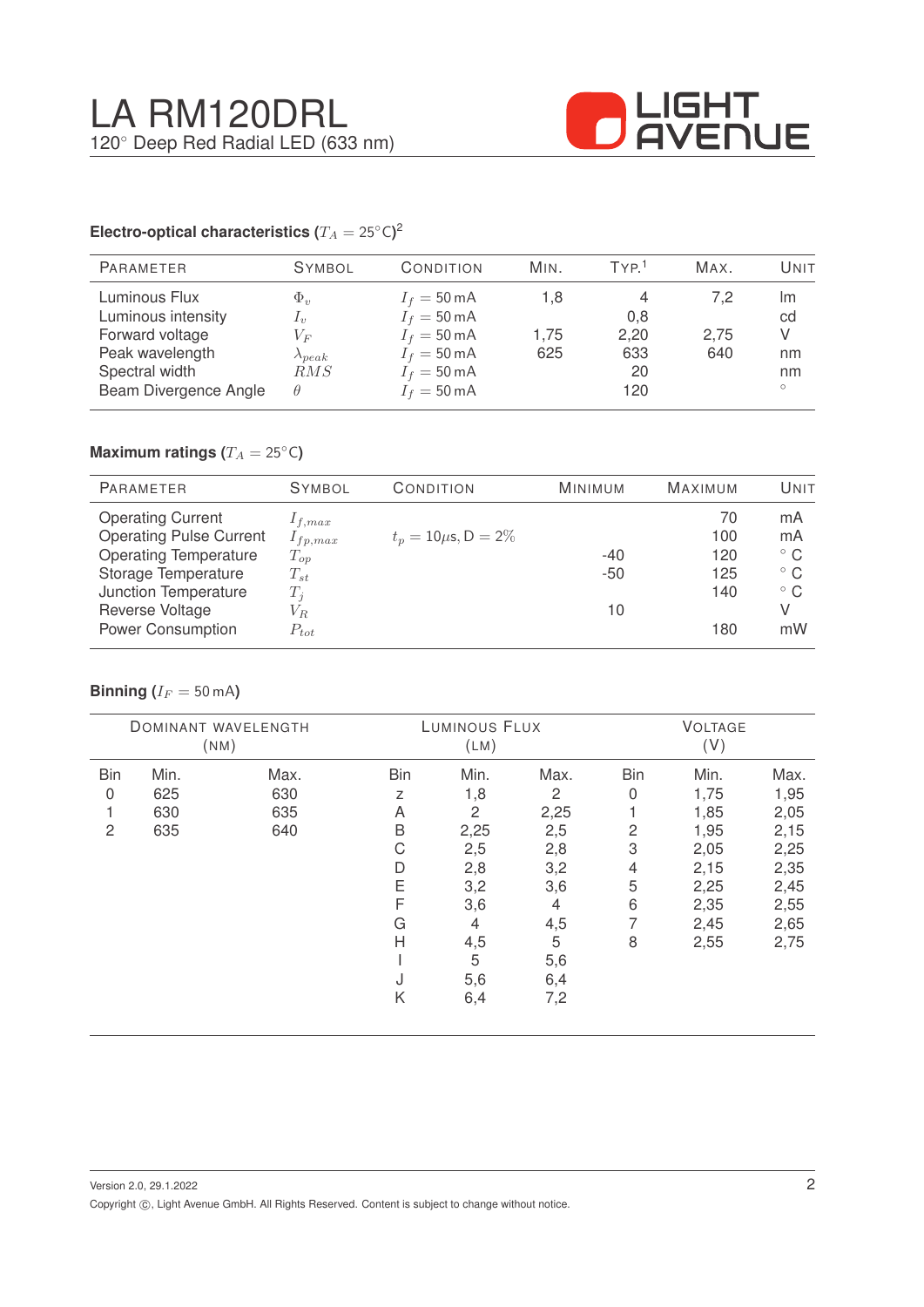

## **Thermal characteristics**

| PARAMETER                                 | <b>SYMBOL</b>        | <b>VALUE</b> | Unit           |
|-------------------------------------------|----------------------|--------------|----------------|
| Thermal resistance junction ambient       | $R\Theta_{JA}$       | 180          | K/W            |
| Soldering temperature (3 seconds maximum) | $\mathcal{L}_{gold}$ | 260          | $\circ$ $\cap$ |

### **Recommended Solderpad and internal circuit**





#### **Soldering**

| <b>METHOD</b>        | SOLDERING CON-<br><b>DITIONS</b>                                                                   | REMARK (VALID FOR TTW AND LEAD FREE<br>SOLDERING)                                                                                                                                                                                                                                                                                                                                            |
|----------------------|----------------------------------------------------------------------------------------------------|----------------------------------------------------------------------------------------------------------------------------------------------------------------------------------------------------------------------------------------------------------------------------------------------------------------------------------------------------------------------------------------------|
| <b>TTW</b> soldering | Bath temperature<br>250°C, Immersion<br>time: within 5 sec.                                        | Soldering system: Very good soldering results<br>have been achieved on ERSA soldering sys-<br>tems at a bath temperature of 250°C and at a<br>feeding rate of 1.2 m/s.                                                                                                                                                                                                                       |
| Lead free soldering  | Bath temperature<br>260°C, immersion<br>time: within 3 sec.                                        | We recommend dosage of the soldering flux<br>with a spray fluxer or nozzle fluxer. If this is not<br>possible, one should pay attention to avoid con-<br>tact of the soldering flux and the LED body and<br>to keep the recommended preheat period.<br>We recommend to use a water based soldering<br>flux (e.g. Pacific 2007 interflux Electronics NV).<br>Do not use alcohol based fluxer. |
| Soldering iron       | 30W or smaller,<br>temperature at tip<br>of iron maximum<br>300°C, soldering<br>time within 3 sec. | During soldering take care not to press the tip<br>of iron against the lead. To prevent heat from<br>being transferred directly to the lead hold the<br>lead with a pair of tweezers while soldering.                                                                                                                                                                                        |

Actual solder profile may vary from the example given, and is very much depending on wave type, machine configuration, geometrical configuration, board shape etc. It is strongly recommended to optimize and

Version 2.0, 29.1.2022 Copyright  $\circled{c}$ , Light Avenue GmbH. All Rights Reserved. Content is subject to change without notice.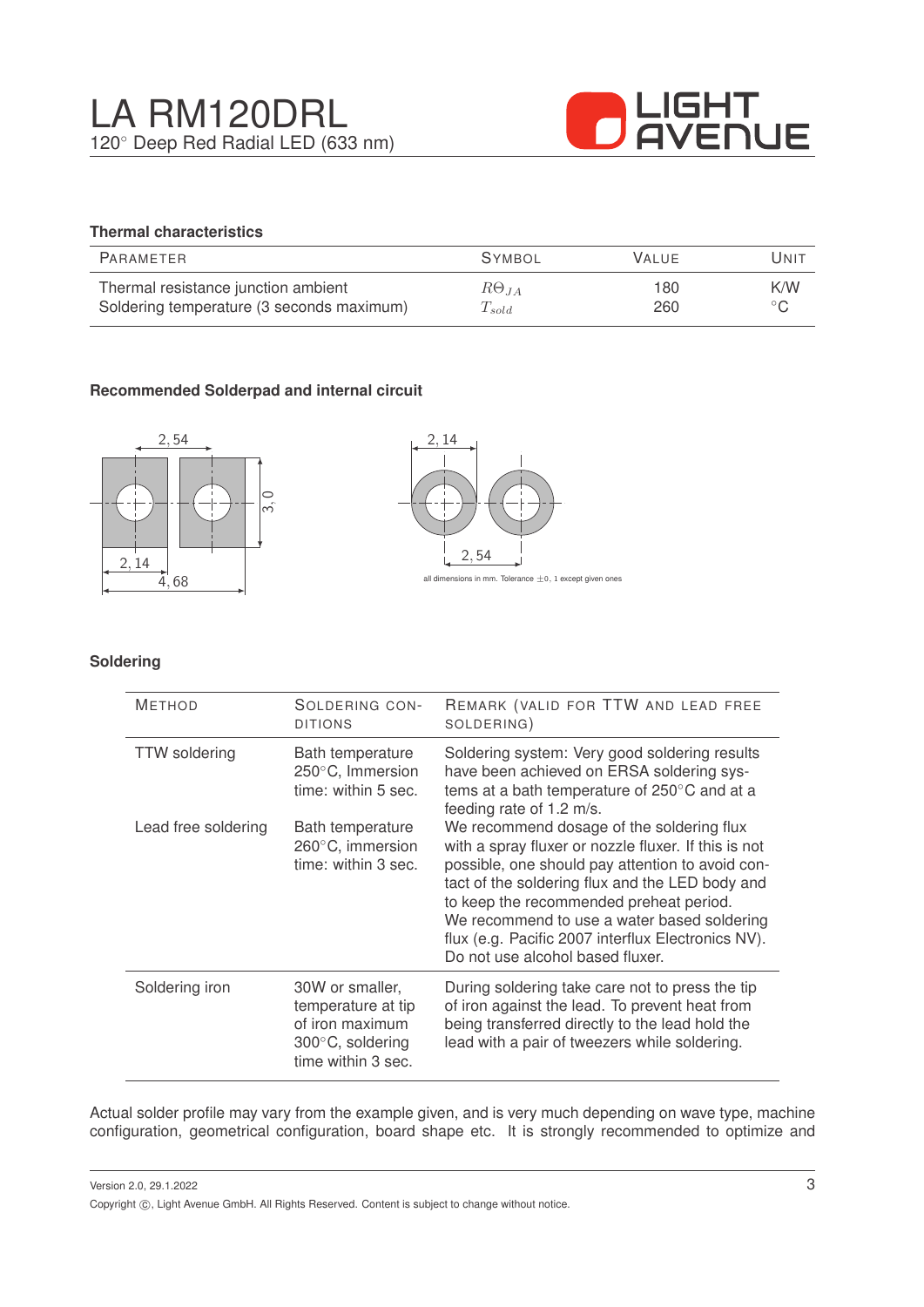



evaluate the actual soldering conditions carefully for each individual project before releasing the soldering process.

#### **Mounting**

- The lead should be bent at a point located at least 0.8 mm away from the package. Bending should be performed with base firmly fixed by means of a jig or radio pliers.
- Lead binding should be carried out prior to soldering and never during or after soldering.
- Locate the lead, ensuring correct alignment, thereby reducing stress to the LED.
- Due to thermoplastic encapsulant the LEDs are slightly more sensitive to the effects of stress during automatic mounting (such as mechanical stress within the package resin transmitted via the leads).
- The insertion pressure and clinching angle must both be minimized so as to minimize the leadcuttingstress and clinch stress applied to the LED lamps.
- Please evaluate the specific mounting process carefully for each individual project before actually using the automatic mounting machine to mount these LED lamps. Setting the best clinch angle and force may require experimentation when the automatic insertion machine is first set up.
- Please pay attention: The heat sink lead is also the anode lead at the same time. Metal pads on PCB surrounding the heat sink leads of the LEDs should be as large as possible.



Version 2.0, 29.1.2022 Copyright ©, Light Avenue GmbH. All Rights Reserved. Content is subject to change without notice.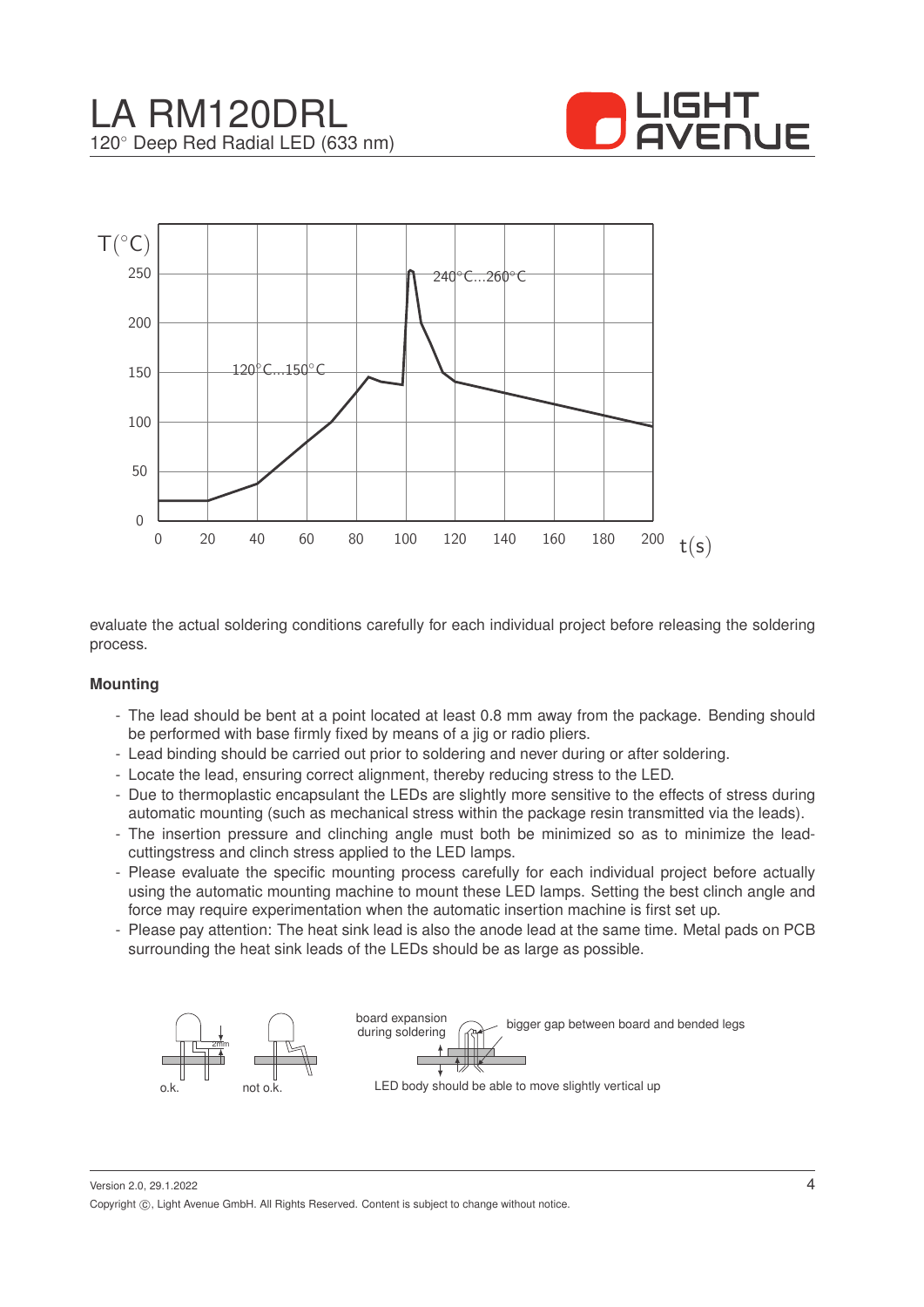

#### **Cleaning and Coating**

Do not use untested chemical liquids, because they may cause crack formation or haze on the surface of the plastic body. When cleaning is required, refer to the following table for the proper chemical to be used (Immersion time less than 3 minutes at room temperature).

| SOIVENT           | <b>ADABTABILITY</b> |
|-------------------|---------------------|
| Water             | can be used         |
| Amonium Hydroxide | can be used         |

Should you intend to provide the LEDs with a conformal coating, please take care to use a water-based coating.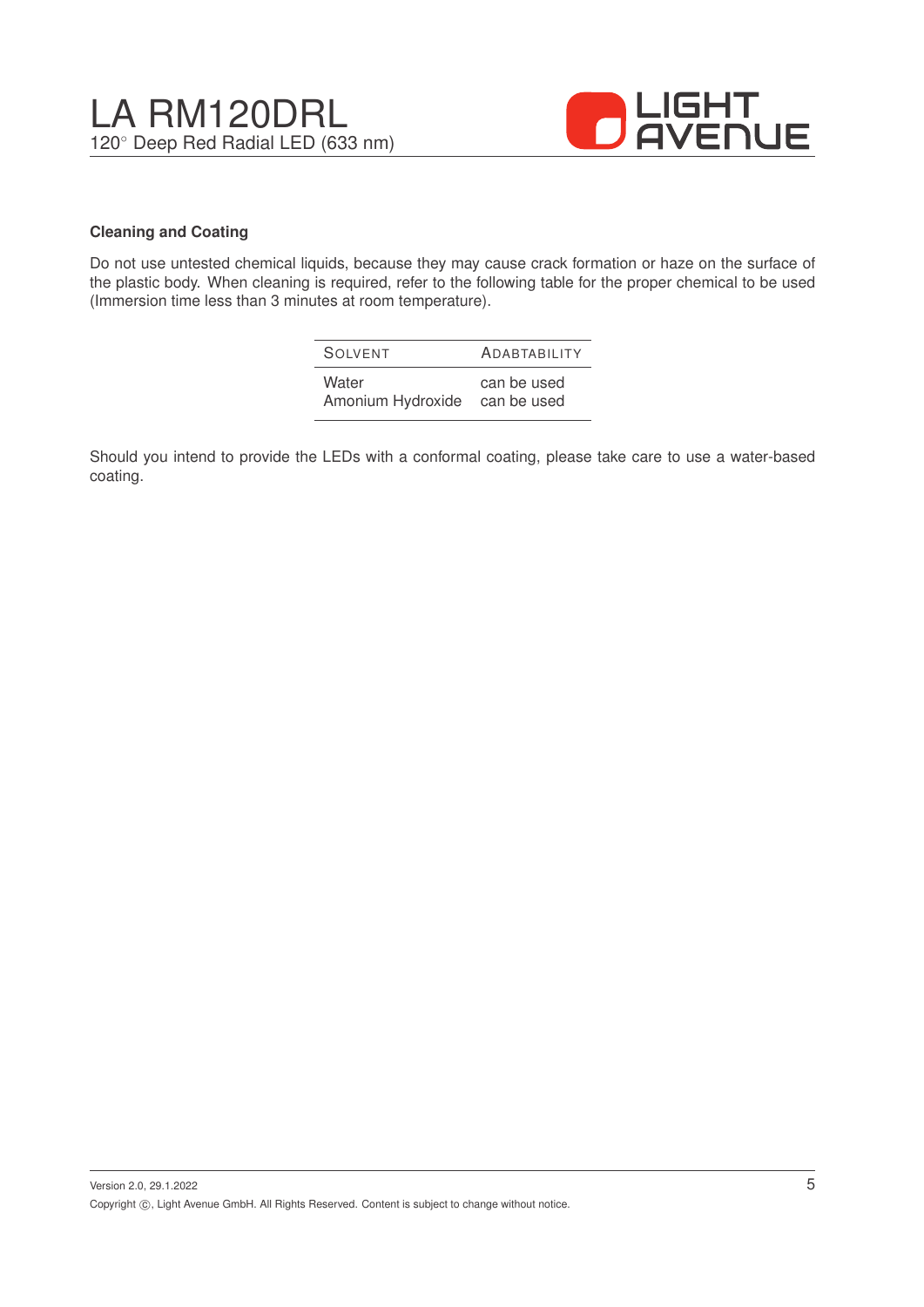

# Typical electro-optical data<sup>2</sup>



Version 2.0, 29.1.2022 Copyright ©, Light Avenue GmbH. All Rights Reserved. Content is subject to change without notice.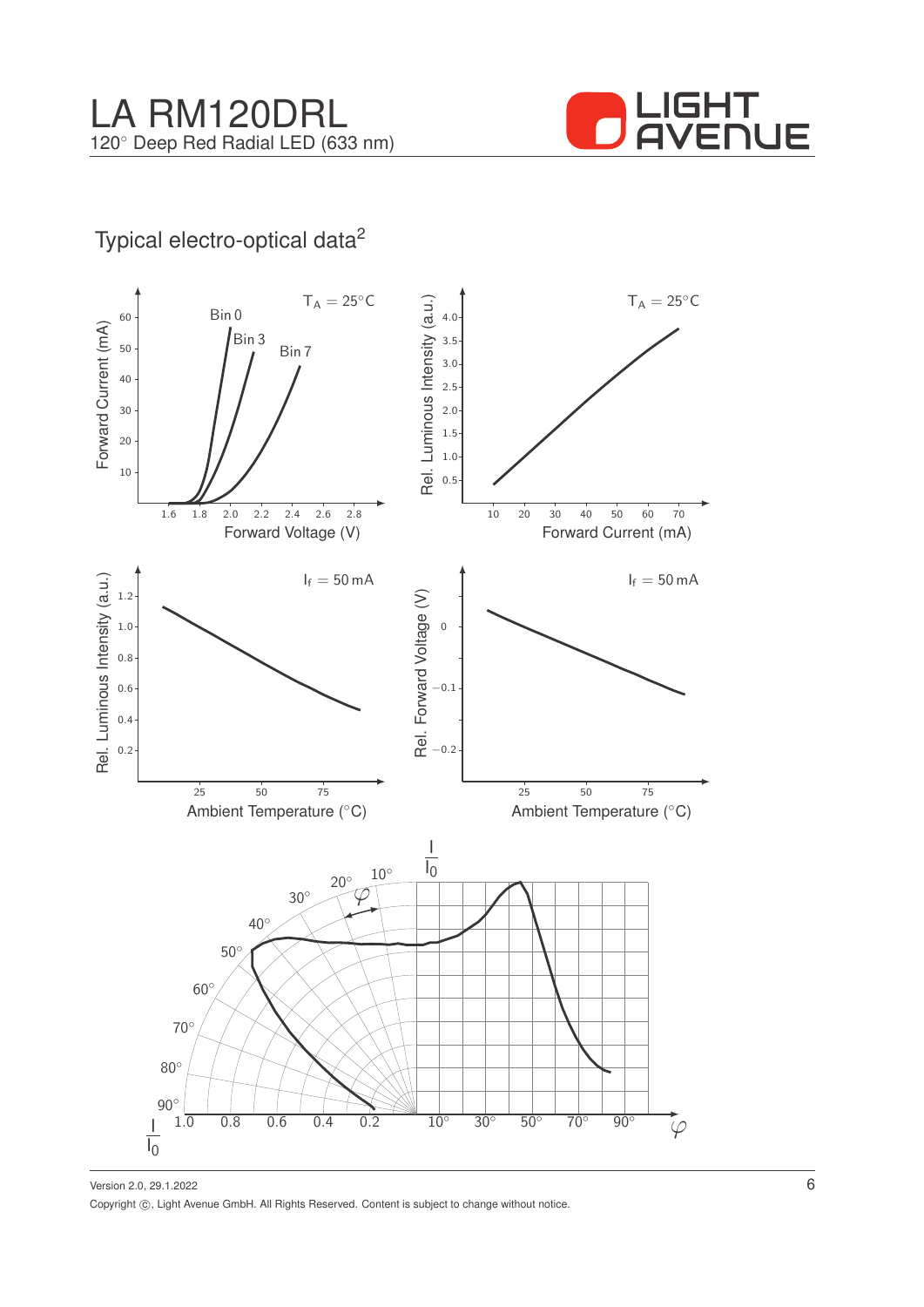

#### **Important Usage and Application Information**

Lead free product - RoHS compliant.

All products, product specifications and data to improve reliability, function, design or otherwise are subject to change without notice. The information describes the type of component and shall not be considered as assured characteristics.

Due to technical requirements components may contain dangerous substances. For information on the types in question please contact our Sales Organization.

The light output of the products may cause injuries to human eyes in circumstances where the products are viewed directly with unshielded eyes. LEDs can emit highly concentrated light which can be hazardous to the human eye. Products which incorporate these devices have to follow the safety precautions given in IEC 60825-1 and IEC 62471.

#### **Handling and Storage Conditions**

Please be careful when handling the products, particularly if an over-voltage exceeds the maxium rating. The overflow in energy may cause damage to the products. In addition these products are sensitive to static electricity. Customers have to take care when handling the products to ensure that the handling process is fully protected against static generation. Ensure that products are grounded and that the facility has conductive mats, antistatic uniforms and shoes. Antistatic containers are considered to be a good insurance against static electricity. The soldering iron point should be properly grounded. An atmospheric ionizer is recommended for use in the facility where static could be generated.

Storage ambient conditions for all LEDs in sealed packages must be within  $T_A = 10...40^\circ$ C and relative humidity < 60%. LEDs in opened packages must be used within 2 weeks after opening. Storage time under the conditions above in sealed packages must not exceed 24 months.

#### **Packing**

LEDs are packaged automatically with a quantity of 1000 or 2000 pieces into paperboard containers. Labels for identification of cathode and anode and with the lot data are placed on the box. The label shows company name and address, LED type, quantity, lot number, production date, machine number and the appropriate barcode. The box is hermetically sealed in a plastic bag for shipment.

#### **Returns and Complaints**

For complaints and returns of material a RMA-number is necessary. Samples for analysis purposes can be send to us without credit.

#### **Shipping Conditions**

If not otherwise arranged, the "General Terms of Business of Light Avenue GmbH" apply for any shipment. If this document is not familiar to you, please request it at our nearest sales office.